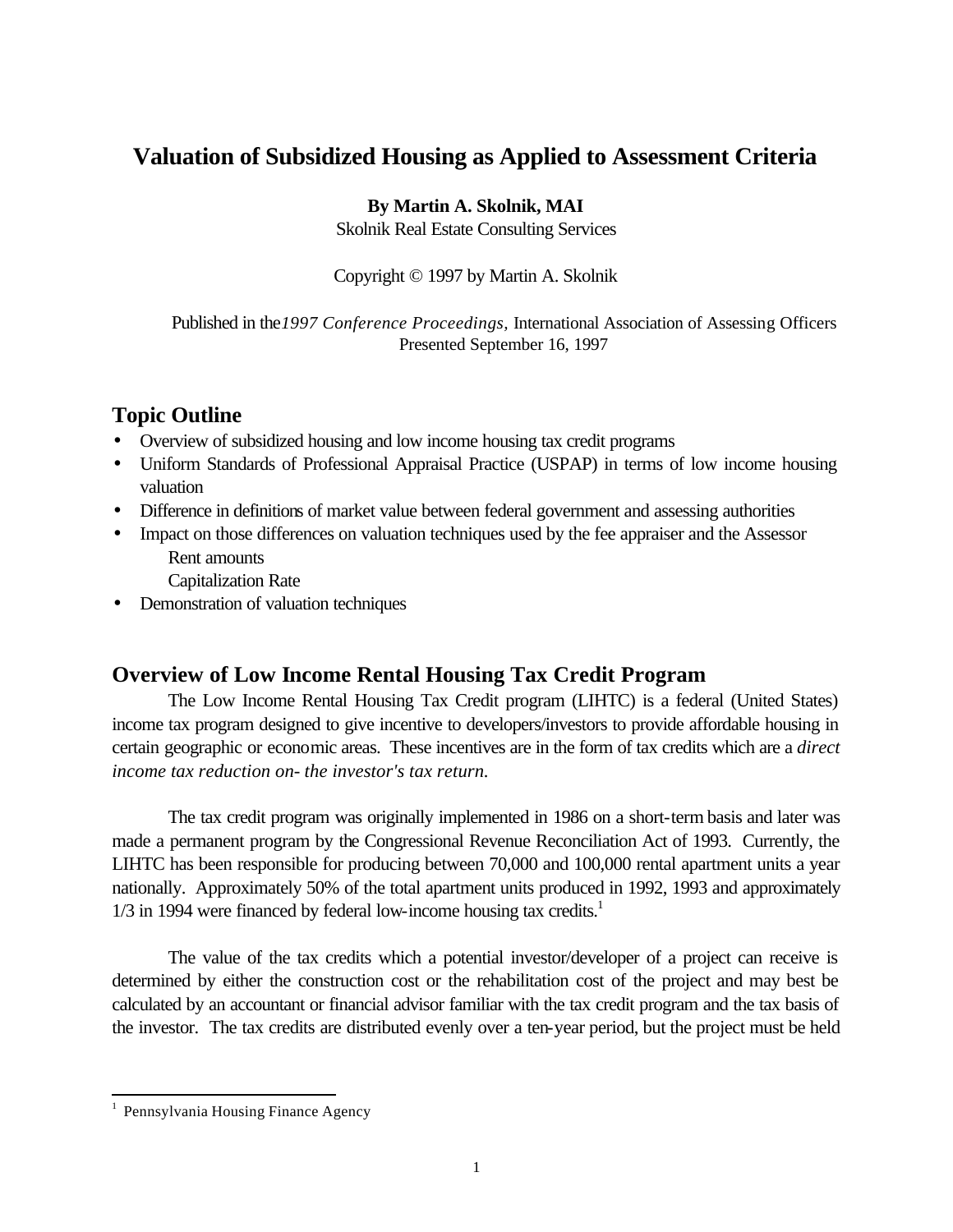in the low income housing program for 15 years or a severe *recapture penalty* will be imposed on the credits already received by the investors.

In return for the tax credits, the owners must keep the housing project in the low income program which, in essence, places caps on the amount of rent management may charge for an apartment unit. The amount of rent which a project may charge per apartment rental unit varies from area to area and is set by the state agency responsible for overseeing the tax credit program. In most instances, the capped rent is lower than "market" rent attained in non-tax credit projects in the area.

The potential tenant must qualify to occupy the rental apartment unit by meeting certain economic parameters determined on the basis of the median income for the project's particular geographic area and by the number of people in the tenant's household.<sup>2</sup>

The LIHTC is a rapidly growing federally sponsored program which is a win-win situation for both investors and the community in which they are located. This program is open to new housing development as well as renovation/rehabilitation projects. In addition to bettering the community aesthetically, the availability of the tax credit program encourages new or renovated housing for lower income families in areas where market rents do not provide the financial incentive for developers to invest in providing housing. In return for offering below market rents, the investor/developer/landlord gets tax credits to apply against his federal (U.S.) income tax liability.

Subsidized housing is ultimately real estate, subject to the market forces of supply and demand, location characteristics, market acceptance, etc. While many of the motivating forces driving the development process have historically been driven by intangible value, appraisers must consider the underlying real estate qualities and values.<sup>3</sup>

### **Uniform Standards of Professional Appraisal Practice**

Advisory Opinion AO-14 of the Uniform Standards of Professional Appraisal Practice (USPAP) recognizes that in valuing low-income housing, there are likely to be multiple valuation scenarios which should be considered.<sup>4</sup> Market value typically includes both tangible (i.e., real estate -- land and buildings) and intangible value (i.e., contributory value of tax credits and/or low interest financing). To meet the requirement of valuation for assessment purposes, appraisers and assessors must carefully define the portion of the bundle of rights they are appraising.<sup>5</sup>

AO-14 begins with the standard definition of market value, which is "the *most probable price* in terms of cash; or in terms of financial arrangements equivalent to cash; or in such other terms as may be precisely defined; if an estimate of value is based on submarket financing with unusual conditions or

<sup>&</sup>lt;sup>2</sup> The specific rental requirements are available from the state agencies overseeing the local programs

<sup>3</sup> *Affordable Housing Valuation*, "Student Handbook", Appraisal Institute, 1997

<sup>4</sup> *Appraisals for Subsidized Housing*, Uniform Standards of Professional Appraisal Practice (USPAP), Appraisal Standards Board, 1997

<sup>5</sup> Ibid.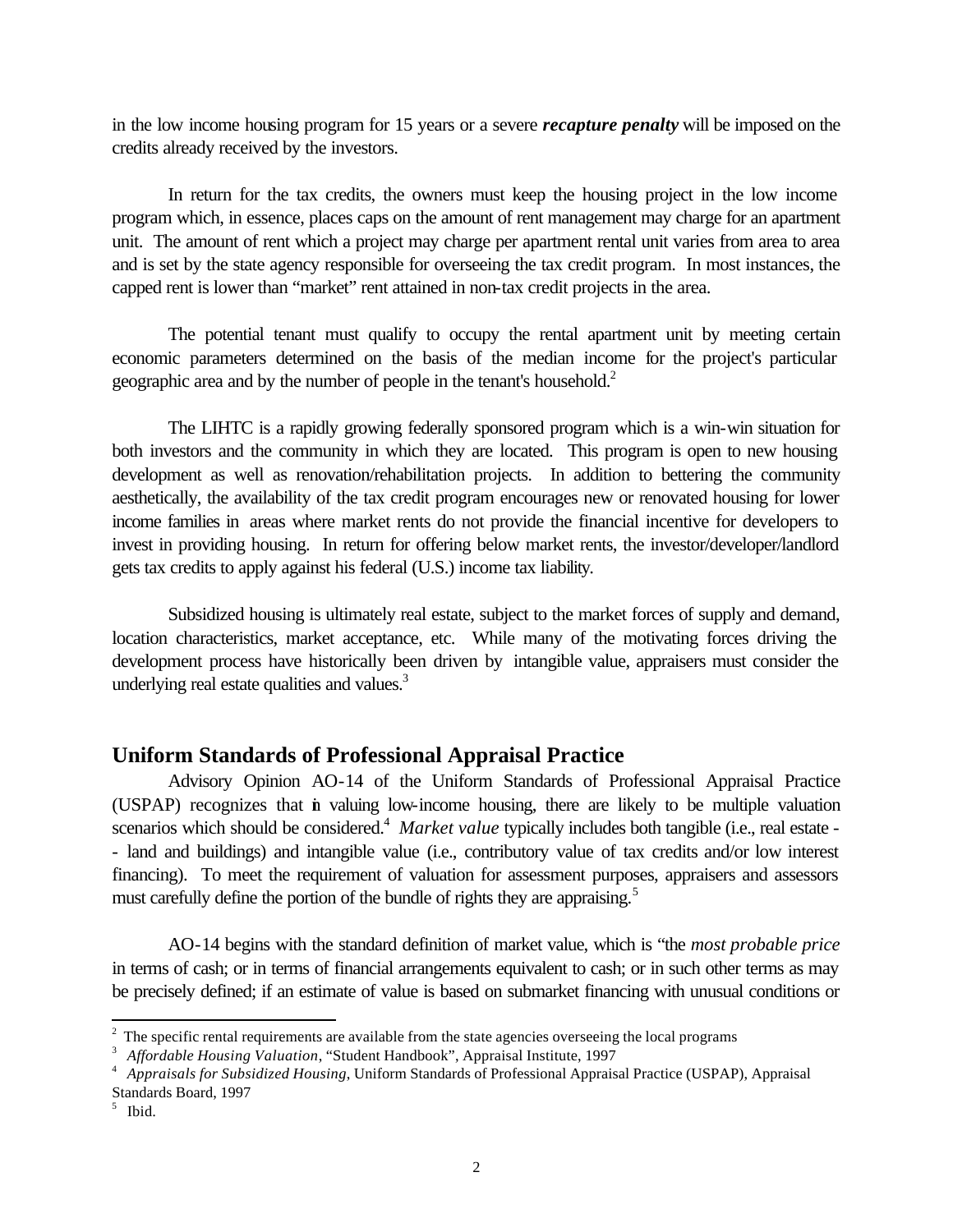incentives, the terms of such financing must be clearly set forth, their contributions to or negative influence on value must be described and estimated, and the market data supporting the valuation estimate must be described and explained."<sup>6</sup>

In the case of low-income housing, a complete market value appraisal is the value of the total property, which is real property and intangible assets. This usually requires an analysis of the real estate value, as well as the intangible benefits of ownership of a low-income development.

However, USPAP does NOT mandate full market value appraisals in all circumstances. For certain types of appraisal assignments in which a legal definition of market value has been established and takes precedence, the *Jurisdictional Exception* may apply.<sup>7</sup> For example, in the area of ad valorem taxation, in those jurisdictions which do not assess intangible assets, their definition is applicable and permits the appraiser and assessor to consider the value of the tangible assets only.<sup>8</sup>

Subsidies and incentives that encourage housing for low- and moderate income households may create intangible property rights in addition to real property rights. Low Income Housing Tax Credits are an example of an incentive that results in intangible property rights that are not real property but might be included in the appraisal.<sup>9</sup>

## **Market Value Definition for Financing Purposes**

There are different techniques of valuing a real estate project which has Low-Income Housing Tax Credits (LIHTC) associated with it, depending on the purpose of the appraisal, i.e., mortgage financing, insurance, or ad valorem taxation. The question with which the appraisal community must wrestle is whether or not the contributory value of the federal tax credits should be included in the market value appraisal of the real estate.

Guidelines from the Office of the Comptroller of the Currency (OCC), the Federal Deposit Insurance Corporation (FDIC), Federal Reserve Board (FRB), and the Office of the Thrift Supervision (OTS) state that appraisals of projects which are constructed or rehabilitated with tax credits *can* consider the market value impact of these credits or low interest rate loans, assuming that these nonrealty items are transferable and/or survive a sale of the property.

<sup>6</sup> *Uniform Standards of Professional Appraisal Practice*, Appraisal Standards Board, 1997. (Italics added)

<sup>&</sup>lt;sup>7</sup> "If any part of these standards (USPAP) is contrary to the law or public policy of any jurisdiction, only that part shall be void and of no force or effect in that jurisdiction.", USPAP, *Jurisdictional Exception,* Appraisal Standards Board, 1997

<sup>8</sup> Op Cit.

<sup>&</sup>lt;sup>9</sup> Ibid.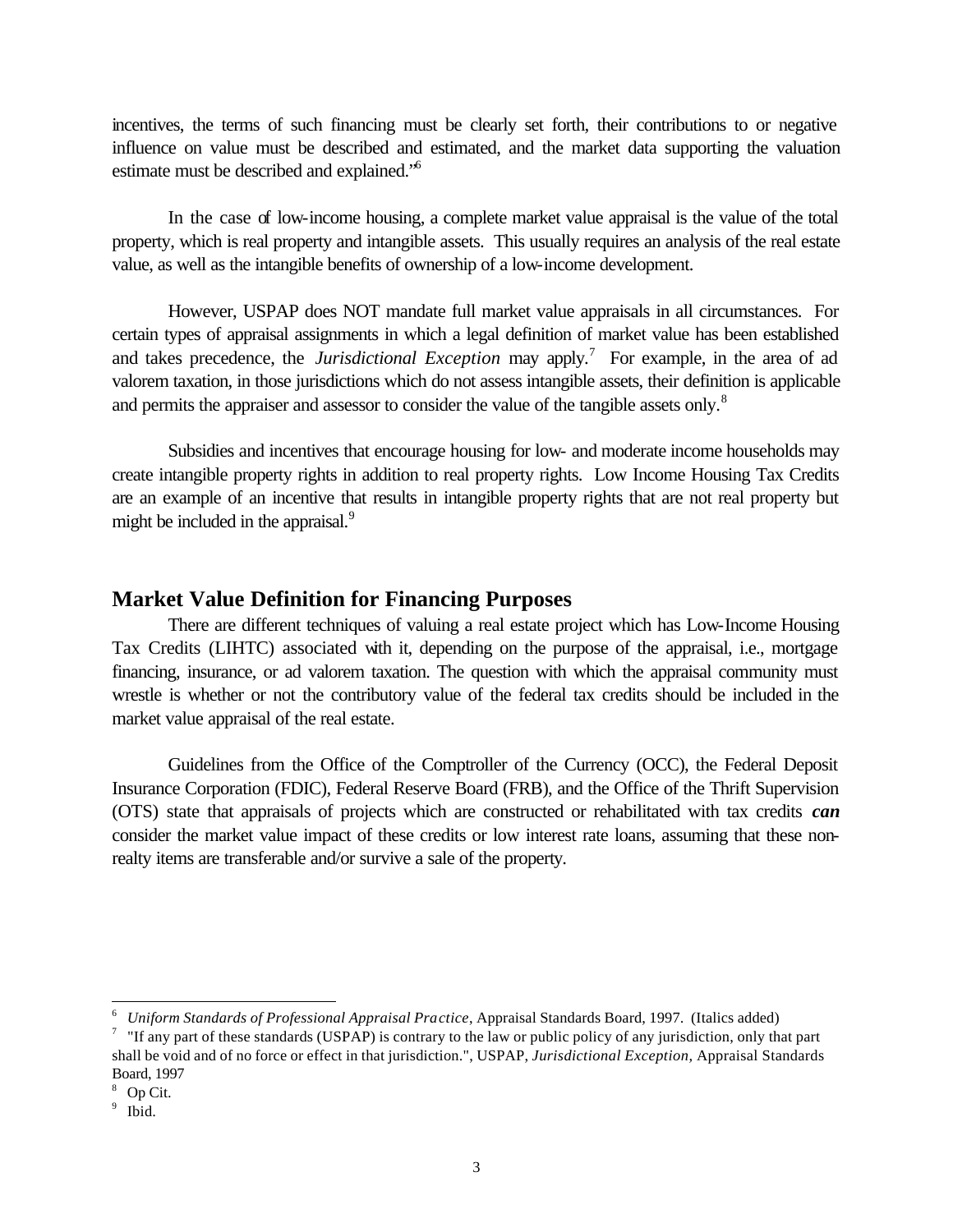A summary of the OCC release is:

"When a regulated financial institution obtains an appraisal for an affordable housing project, the appraisal should contain a market value estimate that reflects the real estate collateral and typical interests in the real estate on a cash or cash equivalent basis. The agencies' appraisal regulations permit the appraiser to include in the market value estimate any significant financial assistance that would survive sale or foreclosure, such as the value of LIHTC, subsidies, and grants. "<sup>10</sup>

The impact of these regulations is that the value associated with the tax credits can be added to the value of the project's real estate (i.e., capitalized net operating income). In many cases, it is this recognition of the additional value of the non-realty items which makes the project feasible. That is, if the value of the tax credits plus the value of the underlying real estate (land, buildings) is greater than construction-rehabilitation costs, the lender can then provide mortgage financing for a financially feasible project (see example to follow).

It should be noted that, the *valuation* of the tax credits, i.e., the mathematical impact of the tax credits on income tax liability, is typically outside the expertise of the real estate appraiser and should be left to the developer's accountant or financial advisor. However, this information should be shared with the appraiser to ensure proper application by the appraiser of the contributory value of the tax credits and/or low interest rate financing.

#### **Assessor's Definition of Market Value**

l

The applicable techniques of appraising real property with federal low income housing tax credits associated with it (LIHTC) varies depending on the underlying jurisdictional definition of market value. When appraising a LIHTC project for financing purposes, as discussed above, it has been determined by the Office of the Comptroller of the Currency, et al, that the value of the credits may be considered in estimating market value under certain circumstances. A lender may be able to provide financing which includes the real estate and the tax credits, which are a non-realty item. However, *for real estate tax assessment purposes*, the value attributable to tax credits may or may not be subject to ad valorem taxation. The assessor and appraiser must understand the local assessment statute to ascertain what is to be included in ad valorem taxation.

For example, investment tax credits are defined as "direct credits against federal income tax, equal to a percentage or portion of the investment in a qualified property, that can be taken when certain depreciable property with a useful life of at least four years is placed in service during the taxable year."<sup>11</sup> These tax credits should be considered as a financing tool, and not tangible real estate.

<sup>10</sup> OCC 12 C.F.R. Part 34; FRB 12 C.F.R. Part 225; FDIC 12 C.F.R. Part 323; and OTS C.F.R. Part 564

<sup>&</sup>lt;sup>11</sup> The Dictionary of Real Estate Appraisal, Third Edition, The Appraisal Institute, 1993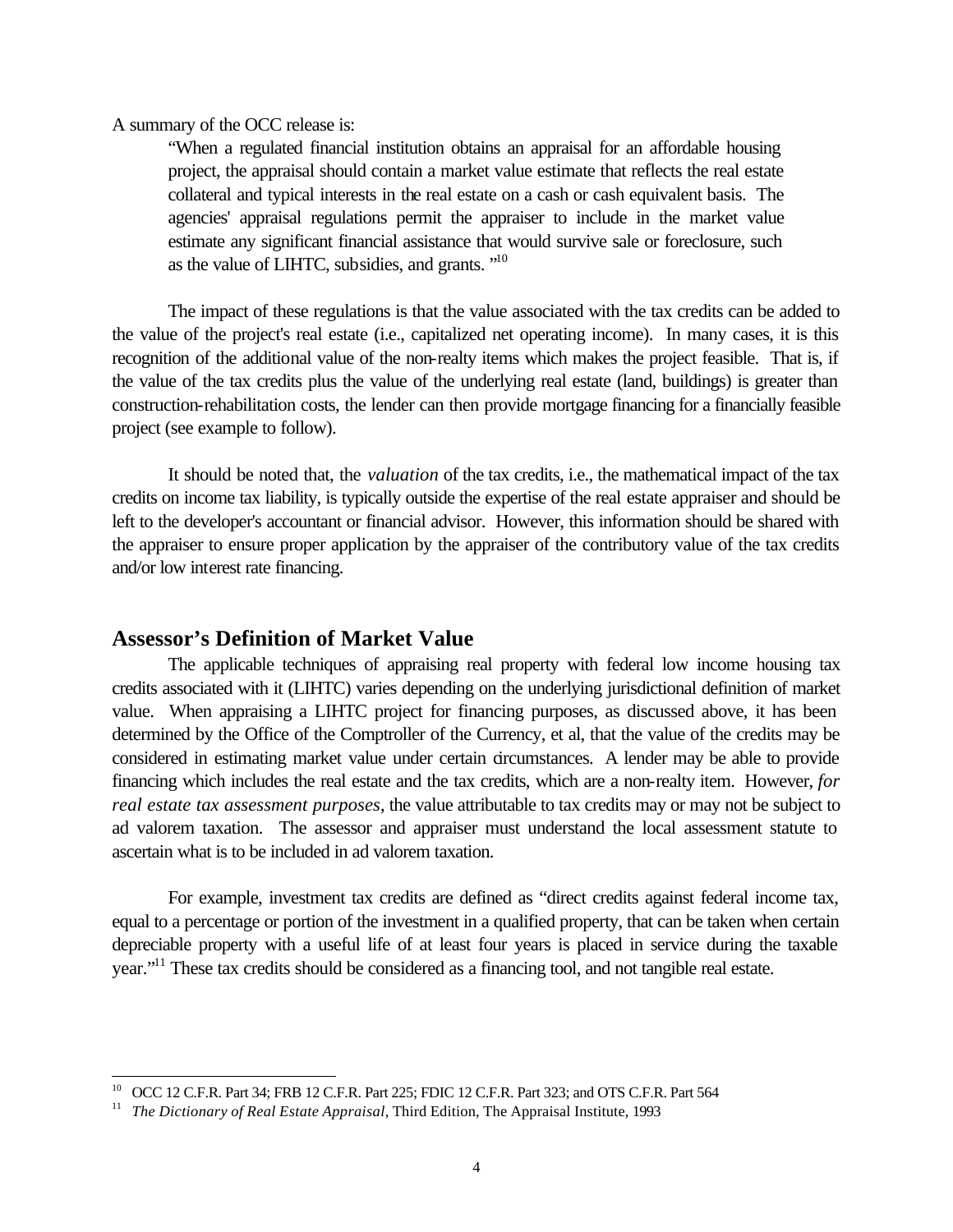Intangible value is defined as "a value that cannot be imputed to any part of the physical property, e.g., the excess value attributable to a favorable lease or mortgage, the value attributable to goodwill"<sup>12</sup>. The total value of an affordable housing development is derived from the real estate and the non-realty items -- indirect or direct government subsidies, tax benefits or other concession/restriction exchanges.<sup>13</sup> The most current example of an intangible value is the value attributable to the tax credit benefits of a low-income housing tax credit project.<sup>14</sup>

Following are two examples of assessment statute restrictions on the valuation of these types of projects:

According to Pennsylvania General County Assessment Law, 72 P.S. 5020-201, only real property may be valued for tax assessment purposes. This section of the law is fairly detailed as to what is considered real property.<sup>15</sup> The contributing value of the income tax credits, if any, should not be subject to ad valorem taxation by the Commonwealth, county, or local municipality.

Maryland law is somewhat similar. Section 8-101 of the Annotated Code of Maryland, "Classification of Property", Section 8-104, "Valuation of Real Property" and Section 8-107, "Valuation of Personal Property", enumerates the classes and subclasses of property subject to assessment. These include real property (land and buildings, marshland, agricultural land, woodland, country clubs, planned developments, railroads, public utility real property), and personal property (stock in business i.e., inventory, distilled spirits, and railroad and public utility personal property). Again, intangibles and nonrealty or non-personal property items are not subject to ad valorem taxation.

Confusion arises because the tax credits have some value in the secondary market. They can be sold, traded, etc. However, the tax credits are not real estate. This is similar to a residential mortgage in that mortgages are bought and sold in the secondary market. Their value to investors is based on the underlying interest rates of the loans. If mortgage rates drop, the packaged loans with higher rates become more valuable. The value of these loan packages is not, and should not be included in the value of the real property. Similarly, why include income tax credits?

Tax credits are an example of intangible benefits found in low-income housing.<sup>16</sup> The existence of the LIHTC is directly related to Federal Income Tax Code. The desire of the local jurisdictions to subject income tax credits to property tax assessment would be analogous to them placing additional value on a residence because it contains an in-home office which receives favorable treatment in the IRS tax code, or additionally taxing a property receiving historical tax credits. Tax credits are not real estate and should not be taxed by the local jurisdiction as such.

 $12$  Ibid.

<sup>&</sup>lt;sup>13</sup> Affordable Housing Valuation, "Student Handbook", Appraisal Institute, 1997

 $14$  Ibid.

<sup>&</sup>lt;sup>15</sup> For example, "All real estate, to wit: Houses, house trailers, buildings, lands, lots of ground and ground rents, trailer parks and parking lots, mills and manufactories of all kinds, furnaces, forges, bloomeries, distilleries, sugar houses, malt houses, breweries, tan yards, fisheries, wharves, all office type construction of any kind,..." The definition continues this enumeration of real estate for two pages in the statute.

<sup>&</sup>lt;sup>16</sup> Affordable Housing Valuation, "Student Handbook", Appraisal Institute, 1997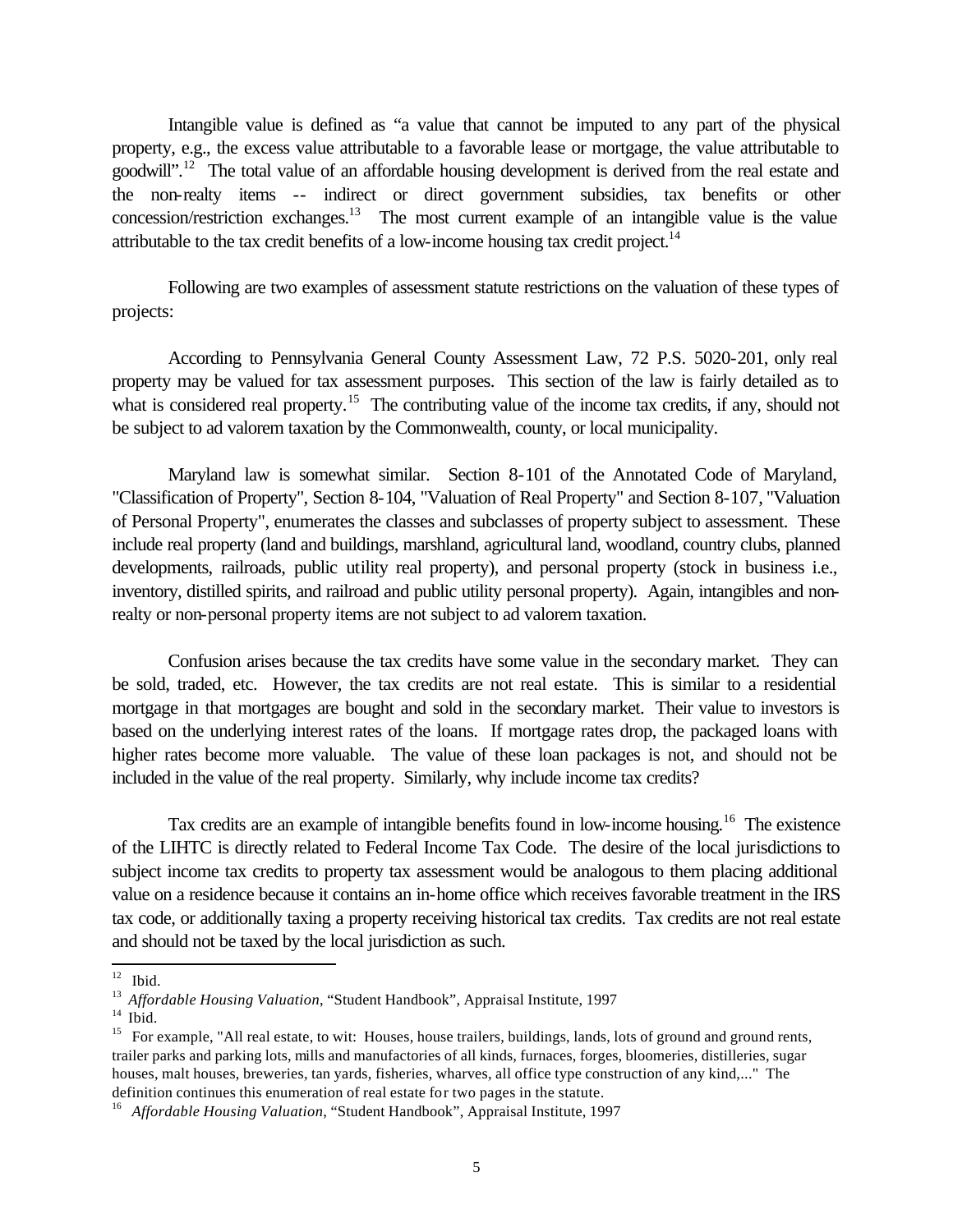Another aspect to this discussion is that developers of low income tax credit projects also tend to qualify for low interest loans, sometimes as low as 1%. While the impact of the loan may make the property more valuable to the owner, it should not have an impact on market value of the *real estate component* for property tax assessment purposes. Commonly used definitions of market value use the phrase "the price represents the normal consideration for the property sold unaffected by special or creative financing or sales concessions granted by anyone associated with the sale."<sup>17</sup> That definition excludes consideration of the low interest loan.

Many low-income housing tax credit projects have some sort of rental assistance or limitations. These *should* be considered in valuing the property for tax assessment purposes. If there is a cap on rents received, or a cap on the amount of net income the owner can retain, these impediments to achieving market terms and market incomes must be realized in the valuation of the real estate. It should be improper to impute market-level rents when, in fact, the subject property does not legally have the ability to achieve those rents. All restrictions should be considered, as long as they are related to the operation of the subject's *real estate*. 18

It is imperative that the appraiser and assessor fully understand the underlying state or local valuation statute(s) and any applicable case law which would help define what exactly is to be included in the valuation of property for ad valorem purposes. Some jurisdictions would include tax credits for ad valorem taxation, while others may exclude it.

### **Valuation Techniques**

Due to the severe recapture penalties and requirements imposed by the federal government, as well as the development incentives for owning these properties, it is rare that the real estate underlying these types of multi-family housing is ever transferred. If a low-income housing tax credit project transfers, it is typically due to management issues or monetary default. Either condition might result in a transaction that would not necessarily be arm's length transaction. Should a LIHTC project transfer as a "market" transaction, it is important to note that the seller (previous owner) is required to post a security bond to insure that, should the new owner (buyer) take the project out of the low-income housing program, monies are available for payment of IRS recapture amounts and penalties. This requirement is not typical to the definition of a "market" transaction.

<sup>17</sup> *USPAP*, 1997

 $18$  The question arises about selectivity of which attributes should be considered as part of the appraisal process for ad valorem purposes. For example, rent restrictions, which tend to suppress the real estate value, should be considered for ad valorem valuation, but favorable financing and tax credits, which may enhance overall market value, should be eliminated from ad valorem taxation, depending on the jurisdictional requirements. The answer to this dichotomy is found in the jurisdiction's statutory definition of market value and property rights subject to ad valorem taxation. Clearly, many jurisdictions have differentiated the "sticks" of the bundle of rights to include discrete items for ad valorem property taxation.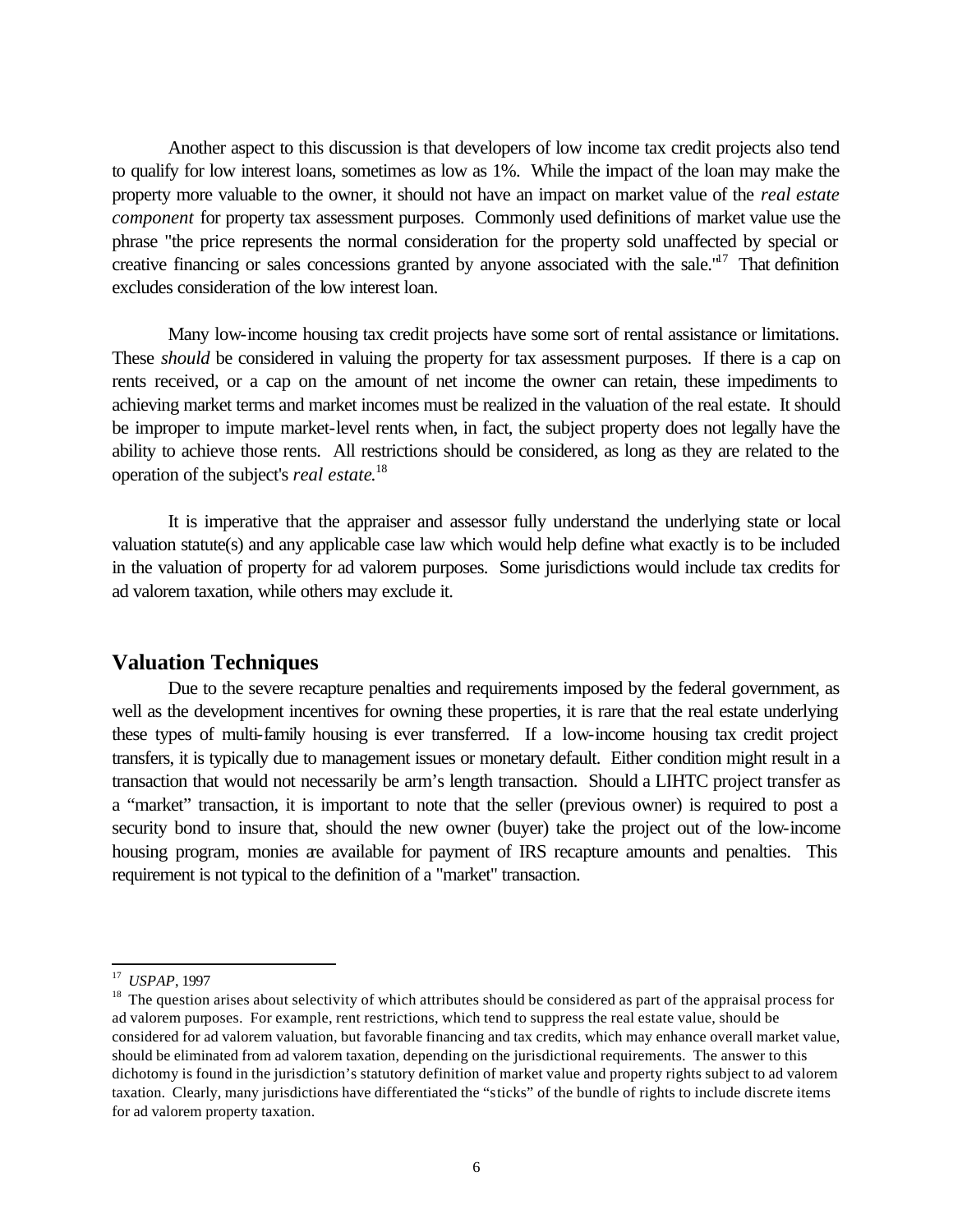Low income housing tax credit projects are generally initially set up under a partnership format; general partner and limited partners. The general partner serves as the operator of the project and the limited partners supply the equity financing. These limited partnerships (LPs) can be sold on the secondary market; there are syndication companies which facilitate the orderly transfer of limited partnerships. Generally, the LPs are sold at the inception of the project based on the lump sum present value of tax credits available to the limited partners. As the project ages towards the end of the 10-year tax credit life, the value of the LPs drops correspondingly, based on the remaining balance of the tax credits available to the buyer. It is the interest of the general partner which constitutes the underlying real estate (i.e., land and buildings of the multi-family project) and it is this interest which is subject to recapture and penalties.

In the LIHTC program, there is *incentive* to the developer/owner/general partner to enter the program in the form of fees and tax credits, and there is *disincentive* to leave the program, in the form of recapture of the tax credits and penalties. These projects are not typically sold or transferred. How then, can a valuation which corresponds to the definition of market value be attained in the appraisal?

#### **Rent Levels**

Low-income housing tax credit properties are legally bound to certain rent levels by agreement between the developer/sponsor and the state governmental regulatory agency and the federal government. In return for agreeing to rent restrictions, the developer is entitled to collect a fee for the project construction (based on initial costs) and an annual management fee for operation of the property. In addition, once the initial financing and regulatory period expires, the owner may, if he chooses, convert the property to a "market rent" based project. At that point, the owner can charge whatever rents the market will allow.

If the property is sold during the 15-year period from project inception, the restricted rent requirements are transferred to the new owner and must continue for the remainder of the period. If they are not, the tax credit amounts the original owner (general partner) received are subject to recapture and penalty by the Internal Revenue Service so there is a strong incentive to keep the project in the low-income housing program.

As such, the property in encumbered by these rent restrictions generally for a period of 15 years from inception into the program. In terms of assessment and appraisal technique, this is similar to being encumbered by a long-term lease or other type of long-term income restriction. *Depending on the taxing jurisdiction's statue and case law, the underlying real estate valuation may be dependent on applying the restricted rents, not market rents, into the valuation analysis.*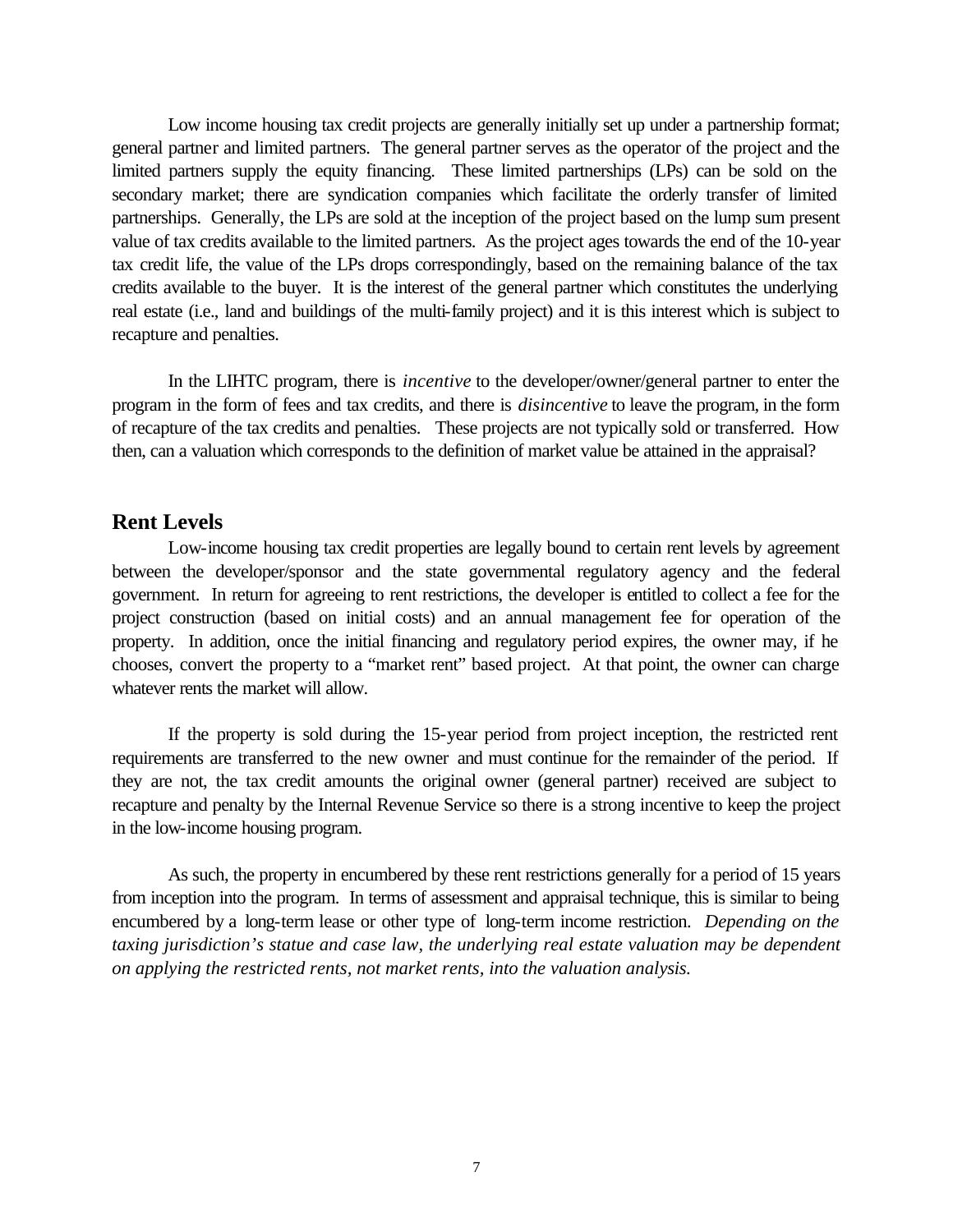## **Capitalization Rate Derivation**

It is important to understand the purpose of the appraisal when deriving capitalization rates. If the project is new and the developer has received a low interest loan as a debt service subsidy (typically a 1% assumable loan), *and* the purpose of the appraisal is for financing, the appraiser may account for the leverage advantage of the low interest loan in the calculation of a mortgage-equity analysis. Again, this is based on the underwriting stipulations of the Office of the Controller of the Currency (OCC) and other federal agencies, as discussed previously.

For ad valorem tax assessment purposes, however, it is again important to fully understand the underlying assessment statute and case law when considering any special financing or debt service. Also as discussed above, such special financing may or may not be subject to ad valorem taxation. If not, then the appraiser and assessor should only consider capitalization rate derivation from local sales transactions and from *typical* financing terms for market-based projects.

For those jurisdictions that can consider the application of a low interest loan or special financing in the valuation for ad valorem purposes, it is important to apply the terms of the loan correctly and to analyze the results of the capitalization rate derivation with an eye towards the definition of market value. The example below illustrates an area of misconception in the valuation process which must be considered carefully by the appraiser and assessor. This example considers that the developer/owner has received a 1% assumable loan as part of the benefits package (including lowincome housing tax credits) to offer below market rental rates in the area.

For demonstration purposes, assume the following parameters:

| Market value of the real estate    | \$960,000 |  |
|------------------------------------|-----------|--|
| 1% assumable loan balance          | \$850,000 |  |
| Indicated Mortgage Constant        | 5.52%     |  |
| <b>Equity Dividend Rate</b>        | 10.0%     |  |
| Market financing terms             |           |  |
| Loan-to-Value Ratio                | 70%       |  |
| <b>Interest Rate</b>               | 8.5%      |  |
| Amortization period                | 20 years  |  |
| <b>Indicated Mortgage Constant</b> | 10.41%    |  |
| <b>Equity Dividend Rate</b>        | 10.0%     |  |
|                                    |           |  |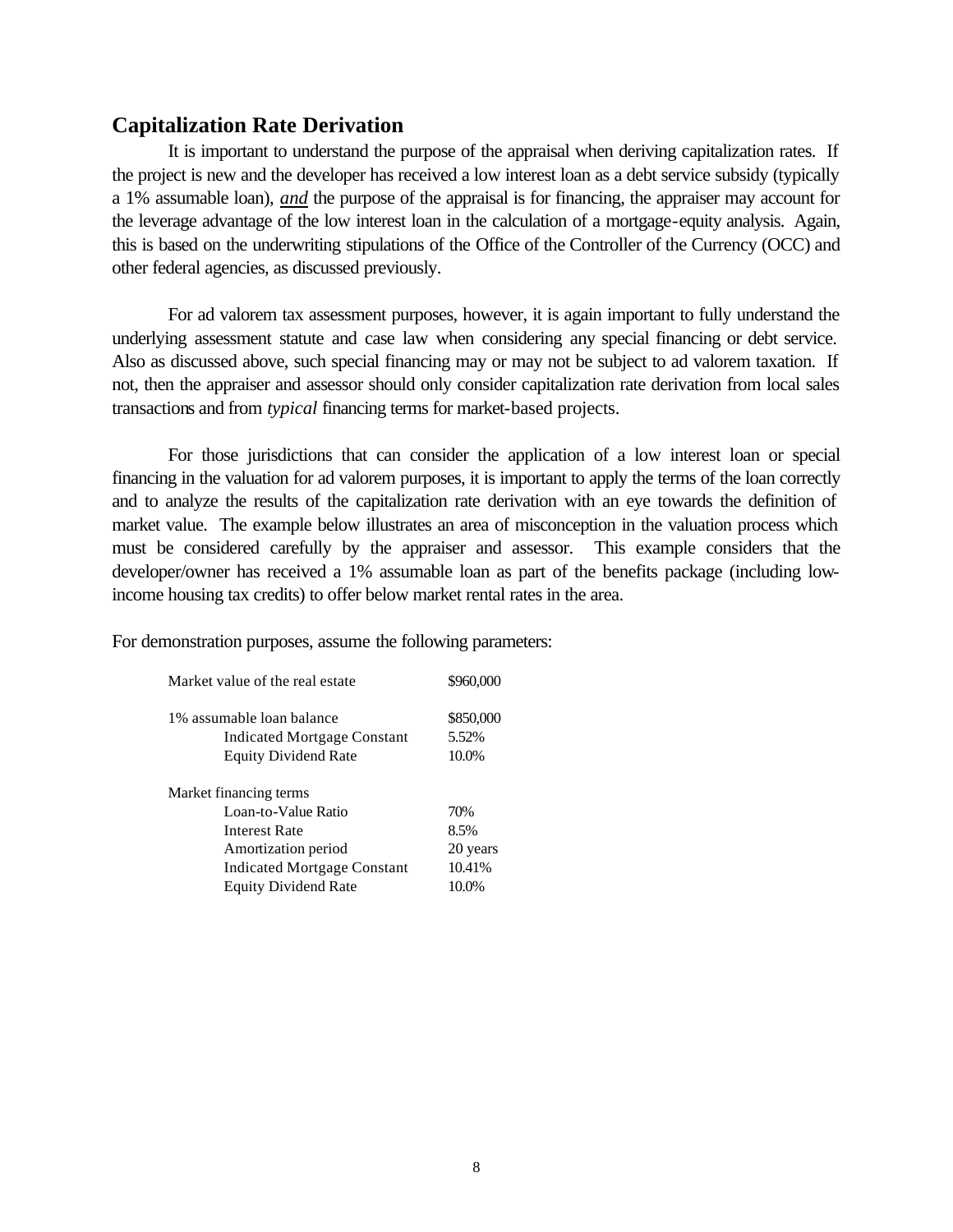From these terms, the following capitalization rates are derived using the Band Of Investment (Mortgage-Equity) methodology:

## **1 % Assumable Loan Capitalization Rate Calculation**

| Loan   | \$ 850,000 | 89%  | 0.0552 | $=$ | 0.0491 |
|--------|------------|------|--------|-----|--------|
| Equity | \$110,000  | 11%  | 0.1000 | $=$ | 0.0110 |
|        | \$960,000  | 100% |        |     | 0.0601 |

#### **Overall Capitalization Rate 6.0%**

#### **Market Terms Capitalization Rate Calculation**

| <b>Overall Capitalization Rate</b> |             |   |        |     | $10.3\%$         |  |
|------------------------------------|-------------|---|--------|-----|------------------|--|
| Equity                             | 30%<br>100% | X | 0.1000 | $=$ | 0.0300<br>0.1029 |  |
| Loan                               | 70%         | X | 0.1041 | $=$ | 0.0729           |  |
|                                    |             |   |        |     |                  |  |

Assuming net operating income of \$98,900, the two scenarios produce the following valuation conclusions:

| <b>Scenario</b>   | <b>Net Operating Income</b> | <b>Capitalization Rate</b> | <b>Indicated Value</b> |
|-------------------|-----------------------------|----------------------------|------------------------|
| 1% Assumable Loan | \$98,900                    | $6.0\%$                    | \$1,650,000            |
| Market Terms Loan | \$98,900                    | 10.3%                      | \$960,000              |

So, which capitalization rate would the assessor and appraiser apply in those jurisdictions which permit the ad valorem taxation of special financing components? Clearly, in applying these two rates to the same net operating income, the rate derived using the 1% assumable loan, (capitalization rate of 6.0%) will result in the higher indicated value; in this example, \$1,650,000 versus \$960,000.

However, the appraiser and assessor *must* consider the underlying definition of market value very carefully at this point. Most jurisdictions have the phrase *most probable price* in their definition. This is in contrast to the alternative of *highest possible price*. If the jurisdictional definition is *most probable price*, then **market** terms must be incorporated since a typically informed buyer would not assume a low interest loan if it causes him/her to pay a significantly higher price; i.e., \$960,000 vs. \$1,650,000.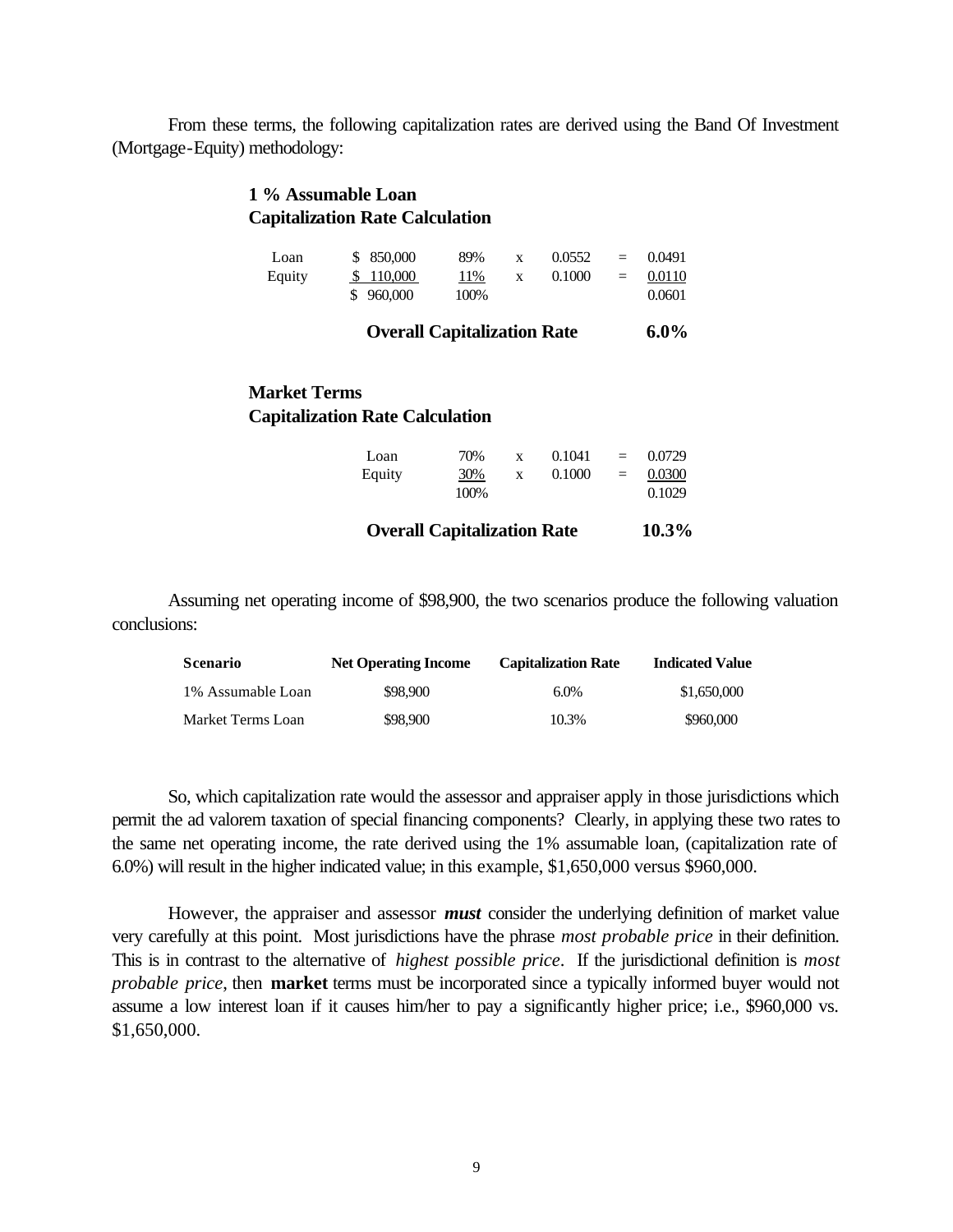## **Example of Valuation Conclusions**

l

The following appraisal analysis has been developed to demonstrate the impact of the valuation of income tax credits on market value.<sup>19</sup> The subject of this analysis is a 46-unit rehabilitationrenovation multi-family apartment project subject to low income housing tax credits to the developer/owner.

Upon c complete investigation of the local market for comparable sales, rentals, expenses and cost data, as well as market trends for multi-family housing, coupled with the developer's construction cost estimates, the appraisal analysis concludes the following valuation parameters:

| Income Approach           | \$940,000   | \$20,400 per unit  |
|---------------------------|-------------|--------------------|
| Sales Comparison Approach | \$980,000   | $$21,300$ per unit |
| Cost Approach             | \$2,120,000 | $$46,100$ per unit |

The reconciled market value of the *real estate* portion of the subject property was estimated as \$960,000. Clearly, the project does not meet the requirements of Financial Feasibility in terms of Highest and Best Use since the development costs, as estimated in the Cost Approach, far outweigh the market-perceived value of the project.

At this point, the contributory value of the federal income tax credits should be considered if the appraisal is being completed for financing to OCC, et al, requirements. In this example, the tax credits are worth a total of \$2,519,000 and can be taken as \$251,900 per year on the investor's income tax return, according to the developer's financial consultant. As part of the appraisal assignment, syndicators and government regulators and other market participants were interviewed to ascertain the market's perception of the present value of these credits, should the right to receive them be transferred in the secondary market. A 14% discount rate was deemed reasonable to account for the lump sum present value of the tax credits at project inception. Applying the math, this is equal to \$1,310,000.

Now, when accounting for the contributory value of the federal tax credits, the project *does* make financial sense, as shown below:

| Reconciled Market Value of Real Estate | \$960,000   |
|----------------------------------------|-------------|
| Contributory Value of Tax Credits      | \$1,310,000 |
| <b>Total Market Value</b>              | \$2,270,000 |

<sup>&</sup>lt;sup>19</sup> This information has been taken from an actual appraisal, with references to the actual project deleted for confidentiality. This information, although deemed accurate, is to be used solely as a demonstration example and not to be relied on for any other use.